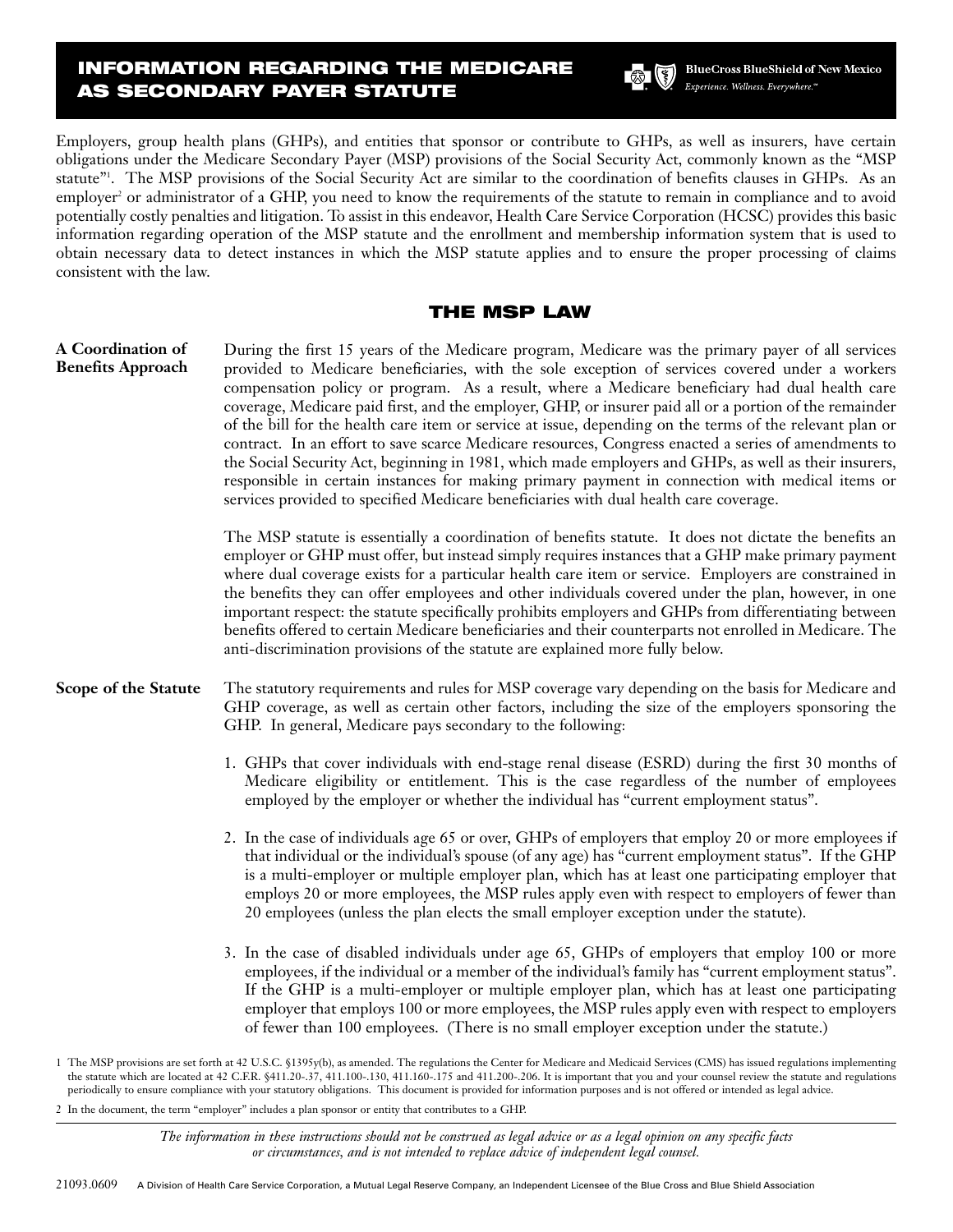The rules for calculating the size of the employer are complicated, and vary depending on numerous factors. In determining whether the size threshold has been met in any given case, the statute and regulations must be consulted.

As noted, application of the statute depends not only on the size of the employer but also, in certain cases, on whether the coverage provided under the GHP is based on "current employment status". Thus, the MSP provisions apply to the aged only if the age 65 or over Medicare beneficiary or the beneficiary's spouse has "current employment status" and to the disabled only if the disabled Medicare beneficiary, or a member of his family, has "current employment status" with the employer. (By contrast, the MSP provisions relating to individuals who have ESRD apply regardless of whether the beneficiary has GHP coverage as a result of "current employment status" and regardless of the number of employees which an employer employs.) Under the regulations issued by the Centers for Medicare and Medicaid Services (formerly known as the Health Care Financing Administration or HCFA), an individual has "current employment status" if the individual: (1) is "actively working" as an employee, [is] the employer…or [is] associated with the employer in a business relationship;" (2) is "not actively working" but is "receiving disability benefits from an employer for up to 6 months;" or (3) is "not actively working" but "retains employment rights in the industry" and other specific requirements are met. For additional information, we again direct your attention to the statute and regulations.

The MSP statute prohibits GHPs from "taking into account" that an individual covered by virtue of "current employment status" is entitled to receive Medicare benefits as a result of age or disability. The statute expressly requires GHPs to furnish to aged employees and spouses the same benefits, under the same conditions, that they furnish to employees and spouses under age 65. Thus, GHPs may not offer coverage that is secondary to Medicare under a provision that "carves out" Medicare coverage (commonly known as a "carve-out" policy) or which supplements the available Medicare coverage (commonly known as "Medicare supplemental" or "Medigap" policies), to individuals covered by the provisions of the MSP statute relating to the working aged and the disabled. By contrast, "Medigap" and secondary health care coverage may appropriately be offered to retirees in this context because the GHP coverage is not based on "current employment status", and thus the MSP provisions do not apply.

The MSP statute also prohibits a GHP from taking into account that an individual is entitled to Medicare benefits as a result of ESRD during a coordination period specified in the statute. This coordination period begins with the first month the individual becomes eligible for or entitled to Medicare based on ESRD and ends 30 months later. During this period, the GHP must pay primary for all covered health care items or services, while Medicare serves as the secondary payer. **GHPs are prohibited from offering secondary (i.e., "carve-out") and "Medigap" coverage in this context.** After the coordination period has expired, however, the GHP is free to offer "carve-out" and "Medigap" coverage to ESRD Medicare beneficiaries, but may not otherwise differentiate between the benefits provided to these individuals and all others on the basis of the existence of ESRD, the need for renal dialysis, or in any other manner.

Special rules apply regarding retired individuals and members of their families who receive Medicare benefits on the basis of age or disability immediately before the onset of ESRD. Where immediately prior to contracting the disease, the GHP was lawfully providing only "Medigap" coverage, or was otherwise a secondary payer for that individual due to a "carve-out" provision, the GHP may continue to offer such coverage and is not required to pay primary during the 30 month coordination period. By contrast, where a GHP was providing primary benefits immediately before the onset of the disease, the GHP is responsible to continue providing primary benefits for that individual for 30 more months. This is because a change from primary to secondary or supplemental coverage would improperly "take into account" Medicare eligibility based on ESRD.

Employer Obligations It is your obligation to ensure that beneficiaries who are covered by the MSP statute are not **improperly enrolled in "carve-out" or "Medigap" coverage under your Plan. If an individual is improperly enrolled in a supplemental or secondary policy or contract when the individual should be enrolled in a plan that makes the GHP the primary payer, it is Medicare's position that Medicare pays secondary and the plan is required to pay primary regardless of contrary language contained in the plan or contract.** Individuals may choose to purchase and pay for "Medigap" insurance on their own, but neither the employer nor the GHP may sponsor, contribute to, or finance such coverage.

**The Non-Discrimination Provisions: Age and Disability**

**End Stage Renal Disease (ESRD)**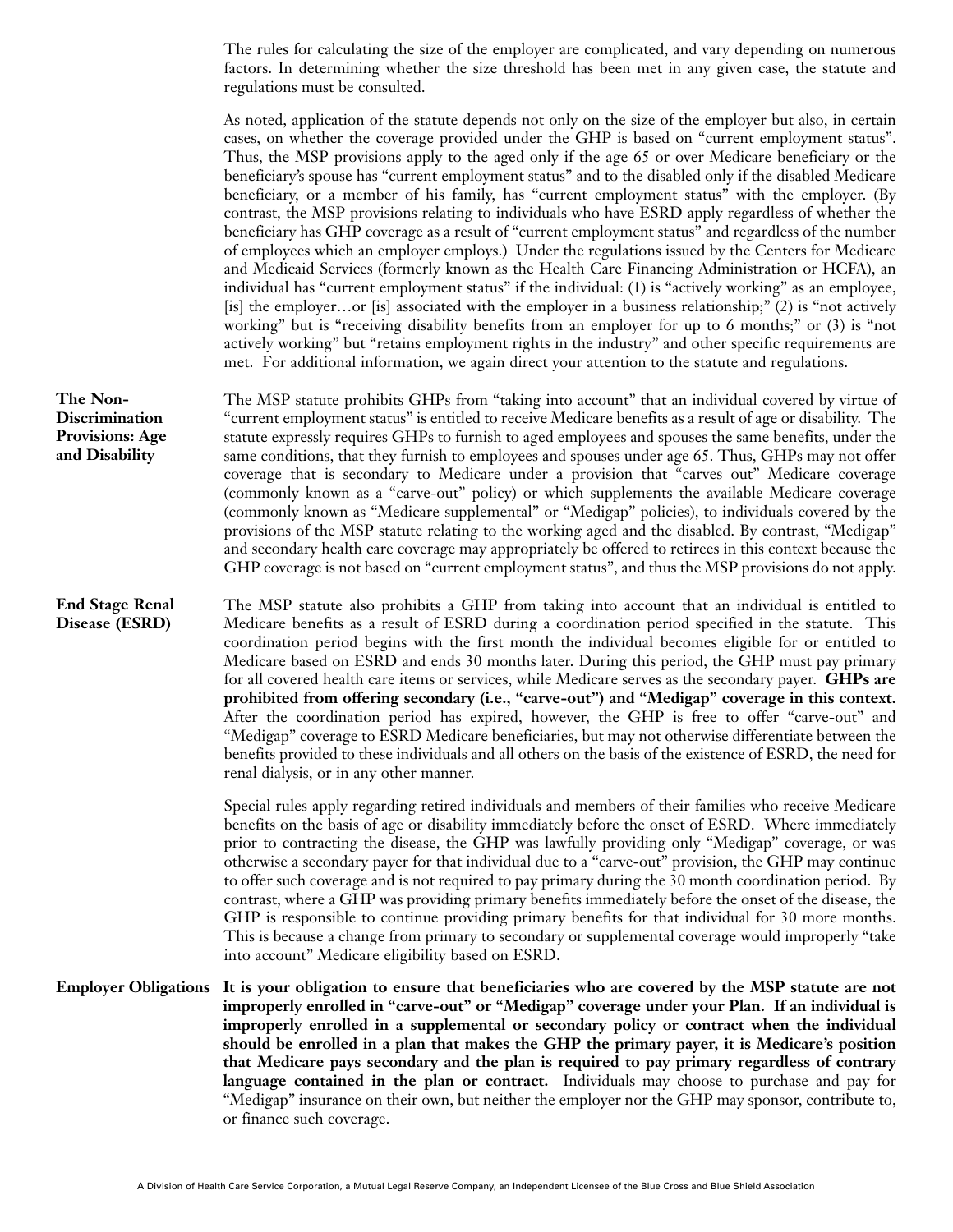**Prohibition of Financial** An employee or spouse of an employee is free to refuse the health plan offered by an employer or GHP, in which case Medicare will be the primary payer. It is unlawful, however, for an employer (or any one else for that matter) to offer any financial or other incentive for a Medicare beneficiary not to enroll, or to terminate enrollment, in a GHP which would be primary to Medicare if the individual enrolled in the GHP. This is so even if the incentive is offered universally to all individuals who are eligible for coverage under the GHP. Any entity violating this prohibition is subject to a civil monetary penalty under the MSP statute of up to \$5,000 for each violation. **Where an employee or spouse of an employee chooses to reject the employer-sponsored health plan, the employer and GHP are prohibited from offering or sponsoring that individual's health coverage or contributing to the premium for that coverage.** Non-compliance with the statute can result in serious consequences. Thus, a significant excise tax in the amount of 25 percent of the employer's or employee organization's GHP expenses for the relevant year may be assessed under the Internal Revenue Code against a private employer or employee organization contributing to a "non-conforming" group health plan. Under CMS Regulations, a nonconforming group health plan is a plan that: (1) improperly takes into account that an individual is entitled to Medicare; (2) fails to provide the same benefits under the same conditions to employees (and spouses) age 65 or over, as it provides to younger employees and spouses; (3) improperly differentiates between individuals with ESRD and others; or (4) fails to provide required information, fails to pay correctly, or fails to refund to CMS conditional Medicare payments mistakenly made by **Or Other Incentives Not To Enroll in a GHP Other Consequences of Non-compliance**

the agency. It is Medicare's position that, in addition to the possible imposition of an excise tax, failure to reimburse CMS for mistaken primary payments may result in ultimate liability double the amount at issue. The law also establishes a private right of individuals to collect double damages from any GHP that fails to make primary payments in accordance with the MSP provisions.

### **THE INFORMATION SYSTEM**

#### **Information Gathering**

In an effort to facilitate the processing of claims consistent with the requirements of the MSP statute and to assist this organization and its accounts in meeting their statutory obligations, we (HCSC) have been and continue to participate in a data exchange enrollment and membership system that was developed to electronically exchange health insurance benefit entitlement information related to the MSP statute. The system is aimed at obtaining, in a timely and current fashion, information necessary for us to identify dual coverage situations which fall within the MSP statute and to determine whether primary or secondary payment should be made for a particular claim. Section 111 of the Medicare, Medicaid and SCHIP Expansion Act of 2007 (MMSEA) (P.L. 110-173), added new mandatory reporting requirements for GHP arrangements, liability insurance (including self-insurance), no-fault insurance and workers' compensation. Responsible Reporting Entities (RREs) are now **required** by Mandate S111 from CMS to report information necessary for us to identify dual coverage situations which fall within the MSP statute. The MSP Statute requires that HCSC as Plan Administrator and/or Health Insurer act as the RRE. The sharing of data through this system helps us and our customers to meet the statutory obligations by identifying instances in which an individual participating in your GHP is or may be improperly enrolled in a program providing secondary or supplemental coverage.

CMS has, in the past, reported that it has made hundreds of millions of dollars in mistaken Medicare payments annually as a result of paying primary when under the MSP statute only secondary payment was required. Historically, many of these mistaken payments resulted from the fact that providers often filed claims which failed to identify sources of health care coverage other than Medicare and CMS lacked information in its own files regarding the existence of duplicate coverage for Medicare beneficiaries. **The information void was greatest with regard to the spouses of working-aged individuals covered by the statute and the greatest number of undetected dual coverage cases accordingly occurred in this context.**

To help remedy this problem, and as a RRE, we are continuing to provide basic information to CMS about individuals enrolled in GHPs who are also covered by Medicare so that